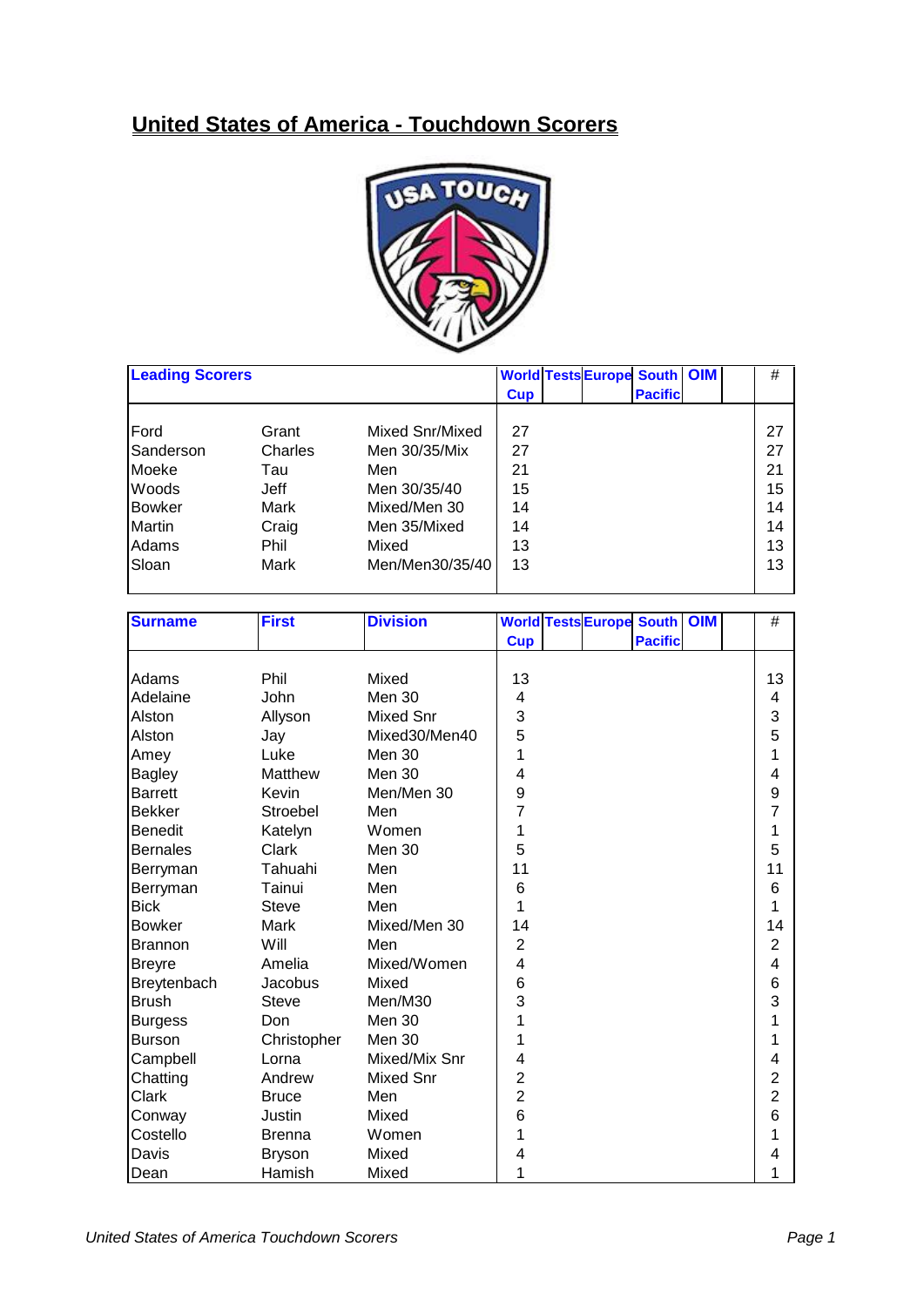| <b>Pacific</b><br><b>Cup</b><br><b>Mixed Snr</b><br>3<br>Delvisco<br>Stephen<br>3<br>5<br>5<br>Derek<br>Men/M30<br>Downey<br>$\overline{2}$<br>$\overline{2}$<br>Dworsky<br>Dan<br>Men 30<br>3<br>3<br>Eckenroad<br>Colleen<br>Mixed Snr<br>5<br>5<br>Edwards<br>Mike<br>Mixed<br>$\overline{\mathbf{4}}$<br>Men 35/40<br>4<br>El-Ebrashi<br>Sameh<br>$\overline{c}$<br>$\overline{2}$<br>Epstein<br>Julia<br>Women<br>5<br>5<br>Men/Men 30<br>Erasmus<br>Clinton<br>3<br>3<br>Farias<br>Erika<br>Women<br>5<br>5<br>Faul<br>Mixed Snr<br>Jarrod<br>$\overline{2}$<br>$\overline{2}$<br>Feisal<br>Saif<br>Mixed<br>Fekete<br>1<br>1<br>Nathan<br>Men 40<br>1<br>Fetuuaho<br>Talo<br>Mixed<br>1<br>5<br>5<br>Flexman<br><b>Men 40</b><br>Michael<br>Ford<br>27<br>Mixed Snr/Mixed<br>27<br>Grant<br>11<br>Forde<br>Mixed/Mix Snr<br>11<br>Noel<br>11<br>Fraser<br>Mixed Snr/Mixed<br>11<br><b>Scott</b><br>2<br>$\overline{2}$<br>Gibbons<br>Nandie<br>Mixed<br>1<br>1<br>Glennon<br>Christina<br>Mixed<br>$\overline{2}$<br>2<br>Gorby<br><b>Russ</b><br><b>Men 35</b><br>3<br>3<br>Gray<br>Dwight<br><b>Men 35</b><br>$\overline{2}$<br>$\overline{2}$<br>Grice<br>Scott<br><b>Men 35</b><br>3<br>3<br>Women<br>Griendling<br>Rachel<br>6<br>6<br>Griffin<br>Enos<br>Men<br>5<br>5<br>Hanrahan<br>Sean<br>Mixed<br>$\overline{\mathbf{4}}$<br>4<br>Harding<br>Gary<br><b>Men 30</b><br>$\overline{2}$<br>2<br>Hawea<br>Ottley Jay<br>Men<br>5<br>5<br>Men/Men 30<br>Hennessy<br>Kevin<br>3<br>3<br>Hildreth<br>Cade<br>Mixed<br>$\overline{2}$<br>$\overline{2}$<br>Hill<br>Jerram<br>Men<br>Hoath<br>4<br>Valeska<br>Mixed<br>4<br>5<br>5<br><b>Hobbs</b><br><b>Men 30</b><br><b>Brendan</b><br>$\overline{2}$<br>$\overline{2}$<br>Hodges<br>Mixed Snr<br>Renee<br>Horzeda<br>Debbie<br>1<br>1<br>Mixed<br>1<br>1<br>Hultgren<br>Men 30<br>Nathaniel<br>$\mathbf{2}$<br>Hunter<br>2<br>Men<br>Anthony<br>$\overline{2}$<br>$\overline{c}$<br>Jones<br>Greg<br>Men 30 | <b>Surname</b> | <b>First</b> | <b>Division</b> |   |  | <b>World Tests Europe South</b> | <b>OIM</b> | # |  |
|-------------------------------------------------------------------------------------------------------------------------------------------------------------------------------------------------------------------------------------------------------------------------------------------------------------------------------------------------------------------------------------------------------------------------------------------------------------------------------------------------------------------------------------------------------------------------------------------------------------------------------------------------------------------------------------------------------------------------------------------------------------------------------------------------------------------------------------------------------------------------------------------------------------------------------------------------------------------------------------------------------------------------------------------------------------------------------------------------------------------------------------------------------------------------------------------------------------------------------------------------------------------------------------------------------------------------------------------------------------------------------------------------------------------------------------------------------------------------------------------------------------------------------------------------------------------------------------------------------------------------------------------------------------------------------------------------------------------------------------------------------------------------------------------------------------------------------------------------------------------------------------------------------------------------------------------------------------------------|----------------|--------------|-----------------|---|--|---------------------------------|------------|---|--|
|                                                                                                                                                                                                                                                                                                                                                                                                                                                                                                                                                                                                                                                                                                                                                                                                                                                                                                                                                                                                                                                                                                                                                                                                                                                                                                                                                                                                                                                                                                                                                                                                                                                                                                                                                                                                                                                                                                                                                                         |                |              |                 |   |  |                                 |            |   |  |
|                                                                                                                                                                                                                                                                                                                                                                                                                                                                                                                                                                                                                                                                                                                                                                                                                                                                                                                                                                                                                                                                                                                                                                                                                                                                                                                                                                                                                                                                                                                                                                                                                                                                                                                                                                                                                                                                                                                                                                         |                |              |                 |   |  |                                 |            |   |  |
|                                                                                                                                                                                                                                                                                                                                                                                                                                                                                                                                                                                                                                                                                                                                                                                                                                                                                                                                                                                                                                                                                                                                                                                                                                                                                                                                                                                                                                                                                                                                                                                                                                                                                                                                                                                                                                                                                                                                                                         |                |              |                 |   |  |                                 |            |   |  |
|                                                                                                                                                                                                                                                                                                                                                                                                                                                                                                                                                                                                                                                                                                                                                                                                                                                                                                                                                                                                                                                                                                                                                                                                                                                                                                                                                                                                                                                                                                                                                                                                                                                                                                                                                                                                                                                                                                                                                                         |                |              |                 |   |  |                                 |            |   |  |
|                                                                                                                                                                                                                                                                                                                                                                                                                                                                                                                                                                                                                                                                                                                                                                                                                                                                                                                                                                                                                                                                                                                                                                                                                                                                                                                                                                                                                                                                                                                                                                                                                                                                                                                                                                                                                                                                                                                                                                         |                |              |                 |   |  |                                 |            |   |  |
|                                                                                                                                                                                                                                                                                                                                                                                                                                                                                                                                                                                                                                                                                                                                                                                                                                                                                                                                                                                                                                                                                                                                                                                                                                                                                                                                                                                                                                                                                                                                                                                                                                                                                                                                                                                                                                                                                                                                                                         |                |              |                 |   |  |                                 |            |   |  |
|                                                                                                                                                                                                                                                                                                                                                                                                                                                                                                                                                                                                                                                                                                                                                                                                                                                                                                                                                                                                                                                                                                                                                                                                                                                                                                                                                                                                                                                                                                                                                                                                                                                                                                                                                                                                                                                                                                                                                                         |                |              |                 |   |  |                                 |            |   |  |
|                                                                                                                                                                                                                                                                                                                                                                                                                                                                                                                                                                                                                                                                                                                                                                                                                                                                                                                                                                                                                                                                                                                                                                                                                                                                                                                                                                                                                                                                                                                                                                                                                                                                                                                                                                                                                                                                                                                                                                         |                |              |                 |   |  |                                 |            |   |  |
|                                                                                                                                                                                                                                                                                                                                                                                                                                                                                                                                                                                                                                                                                                                                                                                                                                                                                                                                                                                                                                                                                                                                                                                                                                                                                                                                                                                                                                                                                                                                                                                                                                                                                                                                                                                                                                                                                                                                                                         |                |              |                 |   |  |                                 |            |   |  |
|                                                                                                                                                                                                                                                                                                                                                                                                                                                                                                                                                                                                                                                                                                                                                                                                                                                                                                                                                                                                                                                                                                                                                                                                                                                                                                                                                                                                                                                                                                                                                                                                                                                                                                                                                                                                                                                                                                                                                                         |                |              |                 |   |  |                                 |            |   |  |
|                                                                                                                                                                                                                                                                                                                                                                                                                                                                                                                                                                                                                                                                                                                                                                                                                                                                                                                                                                                                                                                                                                                                                                                                                                                                                                                                                                                                                                                                                                                                                                                                                                                                                                                                                                                                                                                                                                                                                                         |                |              |                 |   |  |                                 |            |   |  |
|                                                                                                                                                                                                                                                                                                                                                                                                                                                                                                                                                                                                                                                                                                                                                                                                                                                                                                                                                                                                                                                                                                                                                                                                                                                                                                                                                                                                                                                                                                                                                                                                                                                                                                                                                                                                                                                                                                                                                                         |                |              |                 |   |  |                                 |            |   |  |
|                                                                                                                                                                                                                                                                                                                                                                                                                                                                                                                                                                                                                                                                                                                                                                                                                                                                                                                                                                                                                                                                                                                                                                                                                                                                                                                                                                                                                                                                                                                                                                                                                                                                                                                                                                                                                                                                                                                                                                         |                |              |                 |   |  |                                 |            |   |  |
|                                                                                                                                                                                                                                                                                                                                                                                                                                                                                                                                                                                                                                                                                                                                                                                                                                                                                                                                                                                                                                                                                                                                                                                                                                                                                                                                                                                                                                                                                                                                                                                                                                                                                                                                                                                                                                                                                                                                                                         |                |              |                 |   |  |                                 |            |   |  |
|                                                                                                                                                                                                                                                                                                                                                                                                                                                                                                                                                                                                                                                                                                                                                                                                                                                                                                                                                                                                                                                                                                                                                                                                                                                                                                                                                                                                                                                                                                                                                                                                                                                                                                                                                                                                                                                                                                                                                                         |                |              |                 |   |  |                                 |            |   |  |
|                                                                                                                                                                                                                                                                                                                                                                                                                                                                                                                                                                                                                                                                                                                                                                                                                                                                                                                                                                                                                                                                                                                                                                                                                                                                                                                                                                                                                                                                                                                                                                                                                                                                                                                                                                                                                                                                                                                                                                         |                |              |                 |   |  |                                 |            |   |  |
|                                                                                                                                                                                                                                                                                                                                                                                                                                                                                                                                                                                                                                                                                                                                                                                                                                                                                                                                                                                                                                                                                                                                                                                                                                                                                                                                                                                                                                                                                                                                                                                                                                                                                                                                                                                                                                                                                                                                                                         |                |              |                 |   |  |                                 |            |   |  |
|                                                                                                                                                                                                                                                                                                                                                                                                                                                                                                                                                                                                                                                                                                                                                                                                                                                                                                                                                                                                                                                                                                                                                                                                                                                                                                                                                                                                                                                                                                                                                                                                                                                                                                                                                                                                                                                                                                                                                                         |                |              |                 |   |  |                                 |            |   |  |
|                                                                                                                                                                                                                                                                                                                                                                                                                                                                                                                                                                                                                                                                                                                                                                                                                                                                                                                                                                                                                                                                                                                                                                                                                                                                                                                                                                                                                                                                                                                                                                                                                                                                                                                                                                                                                                                                                                                                                                         |                |              |                 |   |  |                                 |            |   |  |
|                                                                                                                                                                                                                                                                                                                                                                                                                                                                                                                                                                                                                                                                                                                                                                                                                                                                                                                                                                                                                                                                                                                                                                                                                                                                                                                                                                                                                                                                                                                                                                                                                                                                                                                                                                                                                                                                                                                                                                         |                |              |                 |   |  |                                 |            |   |  |
|                                                                                                                                                                                                                                                                                                                                                                                                                                                                                                                                                                                                                                                                                                                                                                                                                                                                                                                                                                                                                                                                                                                                                                                                                                                                                                                                                                                                                                                                                                                                                                                                                                                                                                                                                                                                                                                                                                                                                                         |                |              |                 |   |  |                                 |            |   |  |
|                                                                                                                                                                                                                                                                                                                                                                                                                                                                                                                                                                                                                                                                                                                                                                                                                                                                                                                                                                                                                                                                                                                                                                                                                                                                                                                                                                                                                                                                                                                                                                                                                                                                                                                                                                                                                                                                                                                                                                         |                |              |                 |   |  |                                 |            |   |  |
|                                                                                                                                                                                                                                                                                                                                                                                                                                                                                                                                                                                                                                                                                                                                                                                                                                                                                                                                                                                                                                                                                                                                                                                                                                                                                                                                                                                                                                                                                                                                                                                                                                                                                                                                                                                                                                                                                                                                                                         |                |              |                 |   |  |                                 |            |   |  |
|                                                                                                                                                                                                                                                                                                                                                                                                                                                                                                                                                                                                                                                                                                                                                                                                                                                                                                                                                                                                                                                                                                                                                                                                                                                                                                                                                                                                                                                                                                                                                                                                                                                                                                                                                                                                                                                                                                                                                                         |                |              |                 |   |  |                                 |            |   |  |
|                                                                                                                                                                                                                                                                                                                                                                                                                                                                                                                                                                                                                                                                                                                                                                                                                                                                                                                                                                                                                                                                                                                                                                                                                                                                                                                                                                                                                                                                                                                                                                                                                                                                                                                                                                                                                                                                                                                                                                         |                |              |                 |   |  |                                 |            |   |  |
|                                                                                                                                                                                                                                                                                                                                                                                                                                                                                                                                                                                                                                                                                                                                                                                                                                                                                                                                                                                                                                                                                                                                                                                                                                                                                                                                                                                                                                                                                                                                                                                                                                                                                                                                                                                                                                                                                                                                                                         |                |              |                 |   |  |                                 |            |   |  |
|                                                                                                                                                                                                                                                                                                                                                                                                                                                                                                                                                                                                                                                                                                                                                                                                                                                                                                                                                                                                                                                                                                                                                                                                                                                                                                                                                                                                                                                                                                                                                                                                                                                                                                                                                                                                                                                                                                                                                                         |                |              |                 |   |  |                                 |            |   |  |
|                                                                                                                                                                                                                                                                                                                                                                                                                                                                                                                                                                                                                                                                                                                                                                                                                                                                                                                                                                                                                                                                                                                                                                                                                                                                                                                                                                                                                                                                                                                                                                                                                                                                                                                                                                                                                                                                                                                                                                         |                |              |                 |   |  |                                 |            |   |  |
|                                                                                                                                                                                                                                                                                                                                                                                                                                                                                                                                                                                                                                                                                                                                                                                                                                                                                                                                                                                                                                                                                                                                                                                                                                                                                                                                                                                                                                                                                                                                                                                                                                                                                                                                                                                                                                                                                                                                                                         |                |              |                 |   |  |                                 |            |   |  |
|                                                                                                                                                                                                                                                                                                                                                                                                                                                                                                                                                                                                                                                                                                                                                                                                                                                                                                                                                                                                                                                                                                                                                                                                                                                                                                                                                                                                                                                                                                                                                                                                                                                                                                                                                                                                                                                                                                                                                                         |                |              |                 |   |  |                                 |            |   |  |
|                                                                                                                                                                                                                                                                                                                                                                                                                                                                                                                                                                                                                                                                                                                                                                                                                                                                                                                                                                                                                                                                                                                                                                                                                                                                                                                                                                                                                                                                                                                                                                                                                                                                                                                                                                                                                                                                                                                                                                         |                |              |                 |   |  |                                 |            |   |  |
|                                                                                                                                                                                                                                                                                                                                                                                                                                                                                                                                                                                                                                                                                                                                                                                                                                                                                                                                                                                                                                                                                                                                                                                                                                                                                                                                                                                                                                                                                                                                                                                                                                                                                                                                                                                                                                                                                                                                                                         |                |              |                 |   |  |                                 |            |   |  |
|                                                                                                                                                                                                                                                                                                                                                                                                                                                                                                                                                                                                                                                                                                                                                                                                                                                                                                                                                                                                                                                                                                                                                                                                                                                                                                                                                                                                                                                                                                                                                                                                                                                                                                                                                                                                                                                                                                                                                                         |                |              |                 |   |  |                                 |            |   |  |
|                                                                                                                                                                                                                                                                                                                                                                                                                                                                                                                                                                                                                                                                                                                                                                                                                                                                                                                                                                                                                                                                                                                                                                                                                                                                                                                                                                                                                                                                                                                                                                                                                                                                                                                                                                                                                                                                                                                                                                         |                |              |                 |   |  |                                 |            |   |  |
|                                                                                                                                                                                                                                                                                                                                                                                                                                                                                                                                                                                                                                                                                                                                                                                                                                                                                                                                                                                                                                                                                                                                                                                                                                                                                                                                                                                                                                                                                                                                                                                                                                                                                                                                                                                                                                                                                                                                                                         |                |              |                 |   |  |                                 |            |   |  |
|                                                                                                                                                                                                                                                                                                                                                                                                                                                                                                                                                                                                                                                                                                                                                                                                                                                                                                                                                                                                                                                                                                                                                                                                                                                                                                                                                                                                                                                                                                                                                                                                                                                                                                                                                                                                                                                                                                                                                                         |                |              |                 |   |  |                                 |            |   |  |
|                                                                                                                                                                                                                                                                                                                                                                                                                                                                                                                                                                                                                                                                                                                                                                                                                                                                                                                                                                                                                                                                                                                                                                                                                                                                                                                                                                                                                                                                                                                                                                                                                                                                                                                                                                                                                                                                                                                                                                         |                |              |                 |   |  |                                 |            |   |  |
|                                                                                                                                                                                                                                                                                                                                                                                                                                                                                                                                                                                                                                                                                                                                                                                                                                                                                                                                                                                                                                                                                                                                                                                                                                                                                                                                                                                                                                                                                                                                                                                                                                                                                                                                                                                                                                                                                                                                                                         |                |              |                 |   |  |                                 |            |   |  |
|                                                                                                                                                                                                                                                                                                                                                                                                                                                                                                                                                                                                                                                                                                                                                                                                                                                                                                                                                                                                                                                                                                                                                                                                                                                                                                                                                                                                                                                                                                                                                                                                                                                                                                                                                                                                                                                                                                                                                                         | Jones          | Jeff         | <b>Men 30</b>   | 1 |  |                                 |            | 1 |  |
| Kasper<br>John<br>1<br>Men<br>1                                                                                                                                                                                                                                                                                                                                                                                                                                                                                                                                                                                                                                                                                                                                                                                                                                                                                                                                                                                                                                                                                                                                                                                                                                                                                                                                                                                                                                                                                                                                                                                                                                                                                                                                                                                                                                                                                                                                         |                |              |                 |   |  |                                 |            |   |  |
| $\overline{7}$<br>7<br>Men<br>Keliiheleua<br><b>Tyler</b>                                                                                                                                                                                                                                                                                                                                                                                                                                                                                                                                                                                                                                                                                                                                                                                                                                                                                                                                                                                                                                                                                                                                                                                                                                                                                                                                                                                                                                                                                                                                                                                                                                                                                                                                                                                                                                                                                                               |                |              |                 |   |  |                                 |            |   |  |
| 3<br>3<br>Kilmartin<br>Women<br>Linda                                                                                                                                                                                                                                                                                                                                                                                                                                                                                                                                                                                                                                                                                                                                                                                                                                                                                                                                                                                                                                                                                                                                                                                                                                                                                                                                                                                                                                                                                                                                                                                                                                                                                                                                                                                                                                                                                                                                   |                |              |                 |   |  |                                 |            |   |  |
| $\overline{2}$<br>$\overline{c}$<br>Knopfel<br>Kristina<br>Women                                                                                                                                                                                                                                                                                                                                                                                                                                                                                                                                                                                                                                                                                                                                                                                                                                                                                                                                                                                                                                                                                                                                                                                                                                                                                                                                                                                                                                                                                                                                                                                                                                                                                                                                                                                                                                                                                                        |                |              |                 |   |  |                                 |            |   |  |
| 3<br>3<br>Koncki<br>Elizabeth<br>Women                                                                                                                                                                                                                                                                                                                                                                                                                                                                                                                                                                                                                                                                                                                                                                                                                                                                                                                                                                                                                                                                                                                                                                                                                                                                                                                                                                                                                                                                                                                                                                                                                                                                                                                                                                                                                                                                                                                                  |                |              |                 |   |  |                                 |            |   |  |
| 3<br>3<br>Kropp<br>Men<br>Micah                                                                                                                                                                                                                                                                                                                                                                                                                                                                                                                                                                                                                                                                                                                                                                                                                                                                                                                                                                                                                                                                                                                                                                                                                                                                                                                                                                                                                                                                                                                                                                                                                                                                                                                                                                                                                                                                                                                                         |                |              |                 |   |  |                                 |            |   |  |
| 8<br>8<br>Laumeier<br>Julian<br>Men 35                                                                                                                                                                                                                                                                                                                                                                                                                                                                                                                                                                                                                                                                                                                                                                                                                                                                                                                                                                                                                                                                                                                                                                                                                                                                                                                                                                                                                                                                                                                                                                                                                                                                                                                                                                                                                                                                                                                                  |                |              |                 |   |  |                                 |            |   |  |
| 1<br>Leib<br>Men 30<br>1<br>Dave                                                                                                                                                                                                                                                                                                                                                                                                                                                                                                                                                                                                                                                                                                                                                                                                                                                                                                                                                                                                                                                                                                                                                                                                                                                                                                                                                                                                                                                                                                                                                                                                                                                                                                                                                                                                                                                                                                                                        |                |              |                 |   |  |                                 |            |   |  |
| $\overline{\mathbf{4}}$<br>Sione<br>Men<br>4<br>Letoi                                                                                                                                                                                                                                                                                                                                                                                                                                                                                                                                                                                                                                                                                                                                                                                                                                                                                                                                                                                                                                                                                                                                                                                                                                                                                                                                                                                                                                                                                                                                                                                                                                                                                                                                                                                                                                                                                                                   |                |              |                 |   |  |                                 |            |   |  |
| $\,6$<br>Mixed<br>6<br>Lew<br>Timothy                                                                                                                                                                                                                                                                                                                                                                                                                                                                                                                                                                                                                                                                                                                                                                                                                                                                                                                                                                                                                                                                                                                                                                                                                                                                                                                                                                                                                                                                                                                                                                                                                                                                                                                                                                                                                                                                                                                                   |                |              |                 |   |  |                                 |            |   |  |
| 11<br>Little<br>Lincoln<br>11<br>Men                                                                                                                                                                                                                                                                                                                                                                                                                                                                                                                                                                                                                                                                                                                                                                                                                                                                                                                                                                                                                                                                                                                                                                                                                                                                                                                                                                                                                                                                                                                                                                                                                                                                                                                                                                                                                                                                                                                                    |                |              |                 |   |  |                                 |            |   |  |
| 8<br>8<br>Lontine<br>Jordan<br>Men                                                                                                                                                                                                                                                                                                                                                                                                                                                                                                                                                                                                                                                                                                                                                                                                                                                                                                                                                                                                                                                                                                                                                                                                                                                                                                                                                                                                                                                                                                                                                                                                                                                                                                                                                                                                                                                                                                                                      |                |              |                 |   |  |                                 |            |   |  |
| 3<br>3<br>Elizabeth<br>Women<br>Louis                                                                                                                                                                                                                                                                                                                                                                                                                                                                                                                                                                                                                                                                                                                                                                                                                                                                                                                                                                                                                                                                                                                                                                                                                                                                                                                                                                                                                                                                                                                                                                                                                                                                                                                                                                                                                                                                                                                                   |                |              |                 |   |  |                                 |            |   |  |
| Mixed<br>4<br>4<br>Luft<br>Molly                                                                                                                                                                                                                                                                                                                                                                                                                                                                                                                                                                                                                                                                                                                                                                                                                                                                                                                                                                                                                                                                                                                                                                                                                                                                                                                                                                                                                                                                                                                                                                                                                                                                                                                                                                                                                                                                                                                                        |                |              |                 |   |  |                                 |            |   |  |
| Manier<br>Men 40<br>1<br>Arnold<br>1                                                                                                                                                                                                                                                                                                                                                                                                                                                                                                                                                                                                                                                                                                                                                                                                                                                                                                                                                                                                                                                                                                                                                                                                                                                                                                                                                                                                                                                                                                                                                                                                                                                                                                                                                                                                                                                                                                                                    |                |              |                 |   |  |                                 |            |   |  |
| 3<br>3<br>Manueli<br>Del<br>Men                                                                                                                                                                                                                                                                                                                                                                                                                                                                                                                                                                                                                                                                                                                                                                                                                                                                                                                                                                                                                                                                                                                                                                                                                                                                                                                                                                                                                                                                                                                                                                                                                                                                                                                                                                                                                                                                                                                                         |                |              |                 |   |  |                                 |            |   |  |
| 14<br>14<br>Craig<br>Men 35/Mixed<br>Martin                                                                                                                                                                                                                                                                                                                                                                                                                                                                                                                                                                                                                                                                                                                                                                                                                                                                                                                                                                                                                                                                                                                                                                                                                                                                                                                                                                                                                                                                                                                                                                                                                                                                                                                                                                                                                                                                                                                             |                |              |                 |   |  |                                 |            |   |  |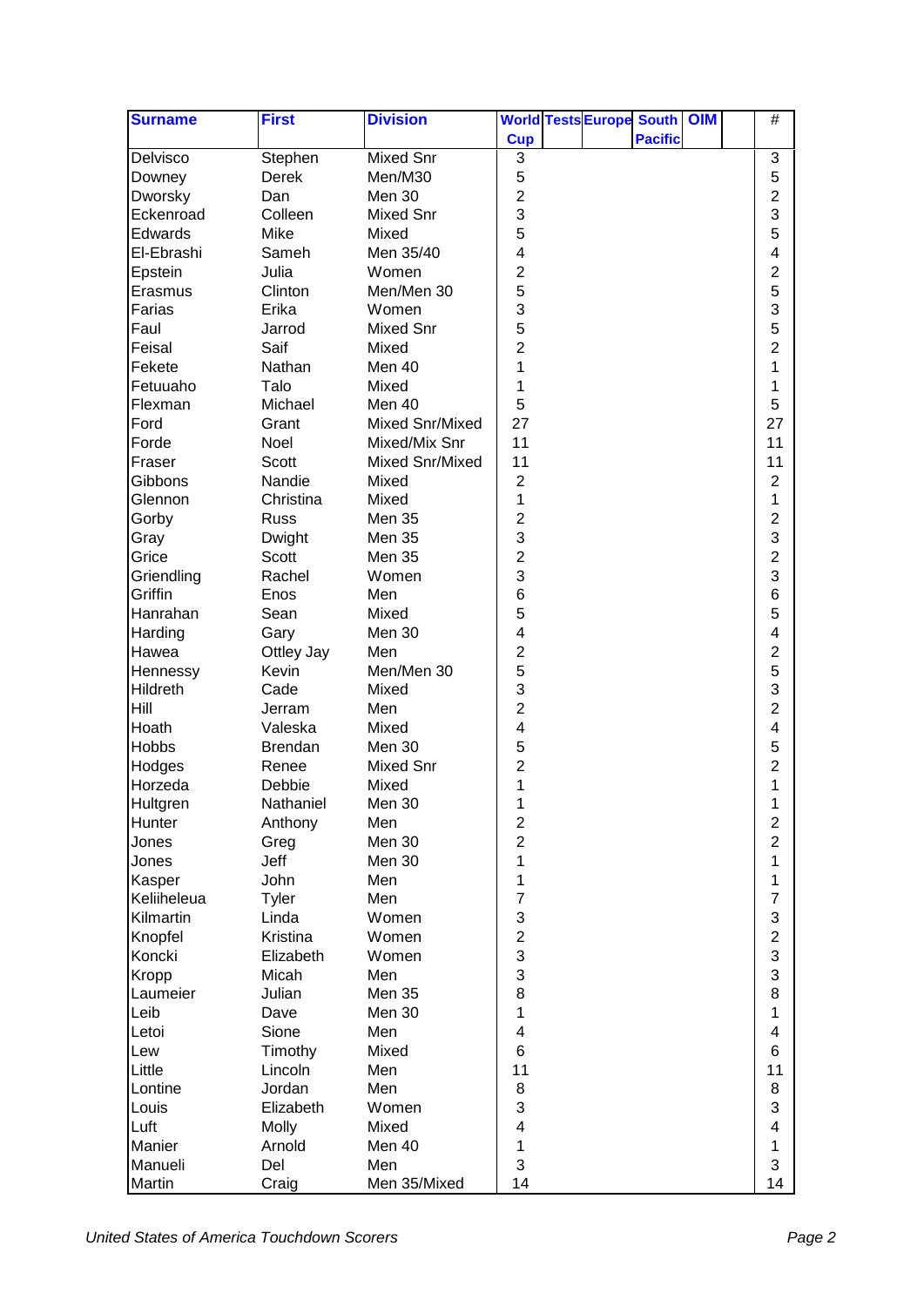| <b>Surname</b>   | <b>First</b>   | <b>Division</b>  |                         |  | <b>World Tests Europe South OIM</b> |  | $\#$           |  |
|------------------|----------------|------------------|-------------------------|--|-------------------------------------|--|----------------|--|
|                  |                |                  | <b>Cup</b>              |  | <b>Pacific</b>                      |  |                |  |
| Mayer            | Kristin        | Mixed            | 3                       |  |                                     |  | 3              |  |
| Mayfield         | David          | <b>Men 30</b>    | $\overline{2}$          |  |                                     |  | $\overline{2}$ |  |
| McDaniel         | Lisa           | Mixed            | $\overline{2}$          |  |                                     |  | $\overline{2}$ |  |
| McNabb           | <b>Brodie</b>  | Men              | $\overline{2}$          |  |                                     |  | $\overline{2}$ |  |
| Moeke            | Tau            | Men              | 21                      |  |                                     |  | 21             |  |
| Mogro            | Daniela        | <b>Mixed Snr</b> | 4                       |  |                                     |  | 4              |  |
| Montgomery       | Charlie        | <b>Men 30</b>    | $\overline{2}$          |  |                                     |  | $\overline{2}$ |  |
| Moreno           | San Juanita    | Mixed            | 1                       |  |                                     |  | 1              |  |
| Morton           | Anne-Marie     | Women            | $\overline{c}$          |  |                                     |  | $\overline{2}$ |  |
| Morvan           | Arnaud         | Men 35           | $\overline{c}$          |  |                                     |  | $\overline{2}$ |  |
| <b>Neville</b>   | Stephen        | Men 30           | $\overline{7}$          |  |                                     |  | 7              |  |
| O'Hara           | Timothy        | Mix Snr/Men40    | 4                       |  |                                     |  | 4              |  |
| Oxenford         | Tim            | Men              | 4                       |  |                                     |  | 4              |  |
| Oxenford         | Timothy        | Men 30           | $\overline{2}$          |  |                                     |  | $\overline{2}$ |  |
| Palamo           | Emmanuel       | Mixed            | $\overline{2}$          |  |                                     |  | $\overline{c}$ |  |
| Palamo           | Toshi          | Mixed Snr        | 8                       |  |                                     |  | 8              |  |
| Panish           | Dennis         | Men/Men 30/35    | 8                       |  |                                     |  | 8              |  |
| Pidduck          | Joshua         | Men              | $\overline{2}$          |  |                                     |  | $\overline{2}$ |  |
| Power            | Jarred         | Men 30           | 3                       |  |                                     |  | 3              |  |
| Prelooker        | Javier         | Men 30           | 3                       |  |                                     |  | 3              |  |
| Price            | Allison        | Mixed Snr        | 1                       |  |                                     |  | 1              |  |
| Quarterman       | Fraser         | Men              | $\overline{\mathbf{4}}$ |  |                                     |  | $\overline{4}$ |  |
| Ray              | Clinton        | Men              | 10                      |  |                                     |  | 10             |  |
| Rewi             | Tane           | <b>Men 30</b>    | 6                       |  |                                     |  | 6              |  |
| <b>Richards</b>  | Emma           | Mixed            | 1                       |  |                                     |  | 1              |  |
| Ritthaler        | Cory           | Men              | 1                       |  |                                     |  | 1              |  |
| Riyaz            | Zavaher        | Men 30           | 1                       |  |                                     |  | 1              |  |
| Robinson         | <b>Brendan</b> | Mixed            | $\overline{c}$          |  |                                     |  | $\overline{2}$ |  |
| Rogers           | Tamara         | Mixed            | 5                       |  |                                     |  | 5              |  |
| Roome            | Justin         | Men 30           | 5                       |  |                                     |  | 5              |  |
| Rossi            | Alexander      | Mixed            | $\overline{2}$          |  |                                     |  | $\overline{2}$ |  |
| Roth             | Kyla           | Women            | $\overline{\mathbf{4}}$ |  |                                     |  | 4              |  |
| Rusden           | <b>Russ</b>    | Men 30           | $\overline{2}$          |  |                                     |  | $\overline{c}$ |  |
| Russell          | Тy             | Men 30           | $\overline{7}$          |  |                                     |  | 7              |  |
| Samaniego        | Ramon          | Men              | $\overline{c}$          |  |                                     |  | $\overline{c}$ |  |
| Samaniego        | Tony           | Men              | 1                       |  |                                     |  | 1              |  |
| Sanderson        | Charles        | Men 30/35/Mix    | 27                      |  |                                     |  | 27             |  |
| Sawicki          | Mark           | Men 30           | 1                       |  |                                     |  | 1              |  |
| Scherzinger      | Martin         | Mix Snr/Men40    | 5                       |  |                                     |  | 5              |  |
| Schleimer        | John           | <b>Men 30</b>    | 1                       |  |                                     |  | 1              |  |
| Segal            | Jane           | Mixed Snr        | $\overline{2}$          |  |                                     |  | $\overline{c}$ |  |
| Shepard          | Scott          | Men              | 1                       |  |                                     |  | 1              |  |
| Shnider          | Aaron          | Men              | 8                       |  |                                     |  | 8              |  |
| Shortland        | Winiata        | Men 40           | 1                       |  |                                     |  | 1              |  |
| Sloan            | Mark           | Men/Men30/35/40  | 13                      |  |                                     |  | 13             |  |
| Smith            | Tim            | Men 40           | 1                       |  |                                     |  | 1              |  |
| Spilkin          | Reuben         | Men              | 1                       |  |                                     |  | 1              |  |
| <b>Stauffer</b>  | Mark           | Men 35/40        | 6                       |  |                                     |  | 6              |  |
| Stone            | Kahurangi      | Women            | 6                       |  |                                     |  | 6              |  |
| <b>Stromwick</b> | Jesse          | Men              | 3                       |  |                                     |  | 3              |  |
| Terrill          | Bill           | Men 30/Mix Snr   | 10                      |  |                                     |  | 10             |  |
| Vano             | Malik          | Men              | 4                       |  |                                     |  | 4              |  |
| Vilas            | Marcelo        | <b>Men 35</b>    | 3                       |  |                                     |  | 3              |  |
| Wagner           | Greg           | <b>Men 30</b>    | $\overline{c}$          |  |                                     |  | $\overline{c}$ |  |
| Walker           | Ritchie        | Mixed/Mix Snr    | 5                       |  |                                     |  | 5              |  |
|                  |                |                  |                         |  |                                     |  |                |  |